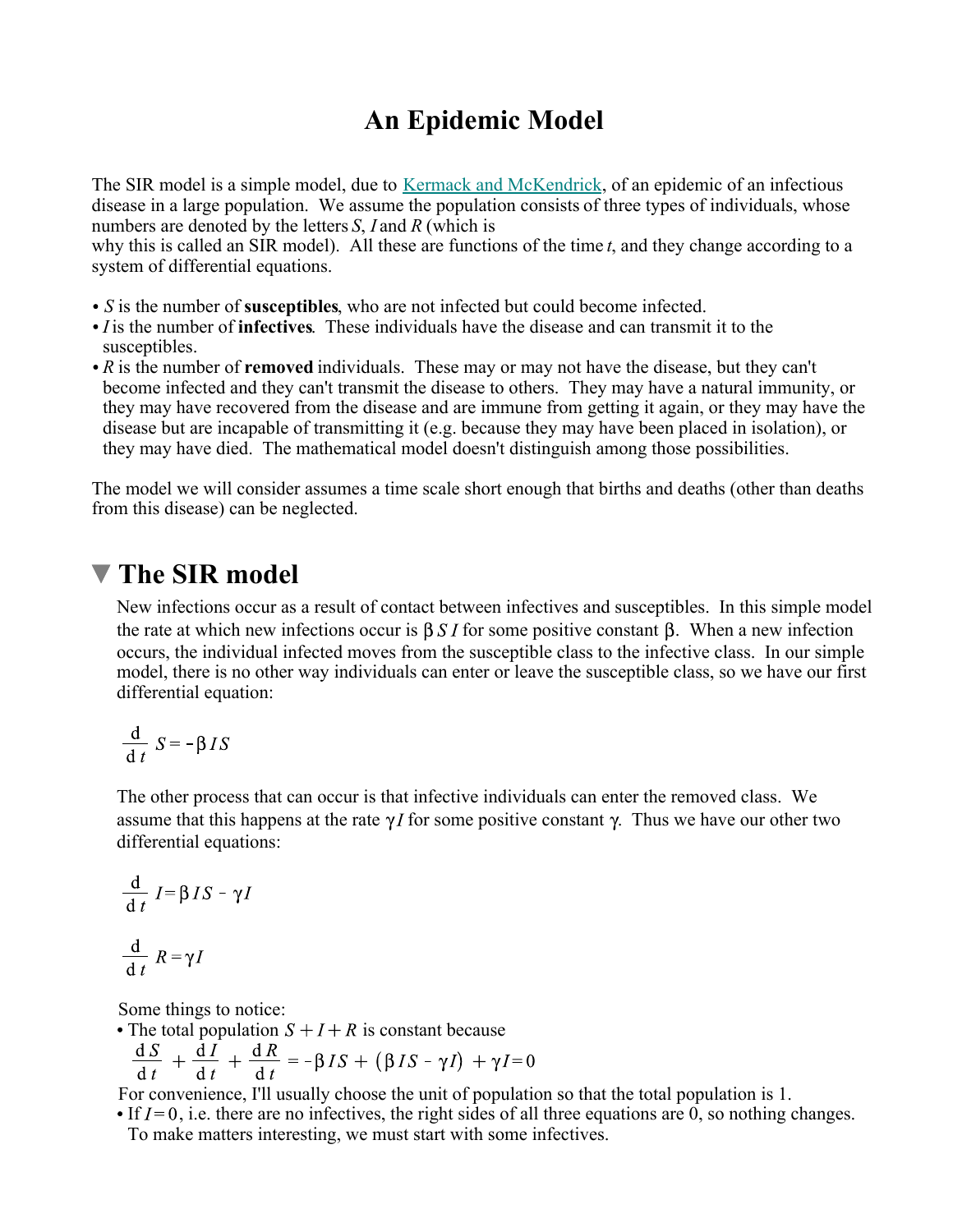Here are some of the questions we would like to answer:

- 1. Suppose we start with a population of almost all susceptibles plus a small number of infectives. Will the number of infectives increase substantially, producing an epidemic, or will the disease fizzle out?
- 2. Assuming there is an epidemic, how will it end? Will there still be any susceptibles left when it is over?
- 3. How long will the epidemic last?

Before doing any analysis, let's try some numerical simulations. You can choose arbitrary values for the parameters  $\beta$  and  $\gamma$ , the initial values of *S*, *I* and *R* at time 0, and the end time for the simulation, press the Go button, and see the results. The plot will show  $S(t)$  in green,  $I(t)$  in red and  $R(t)$  in black. You might try some cases with  $\beta S(0) < \gamma$  and some with  $\beta S(0) > \gamma$ : we'll see in the next section why this makes a difference.

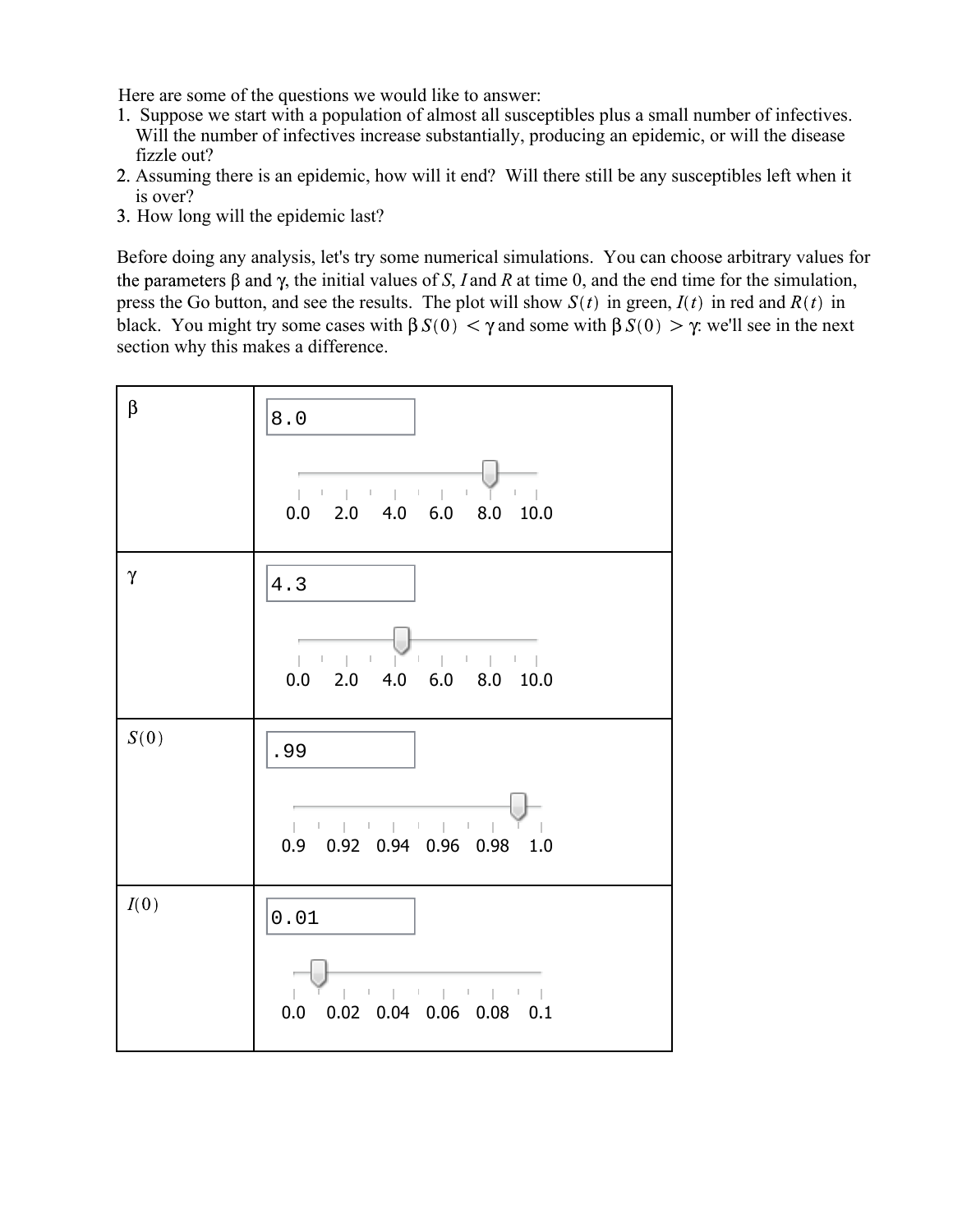

# *S* **and** *I*

Our SIR model is a system of three differential equations, with three unknown functions. Perhaps you have only studied single differential equations, with one unknown function. Don't let that bother you! Fortunately, there is a simple trick that will "reduce" this problem to a single differential equation. The idea is to consider *I* as a function of *S*. According to the chain rule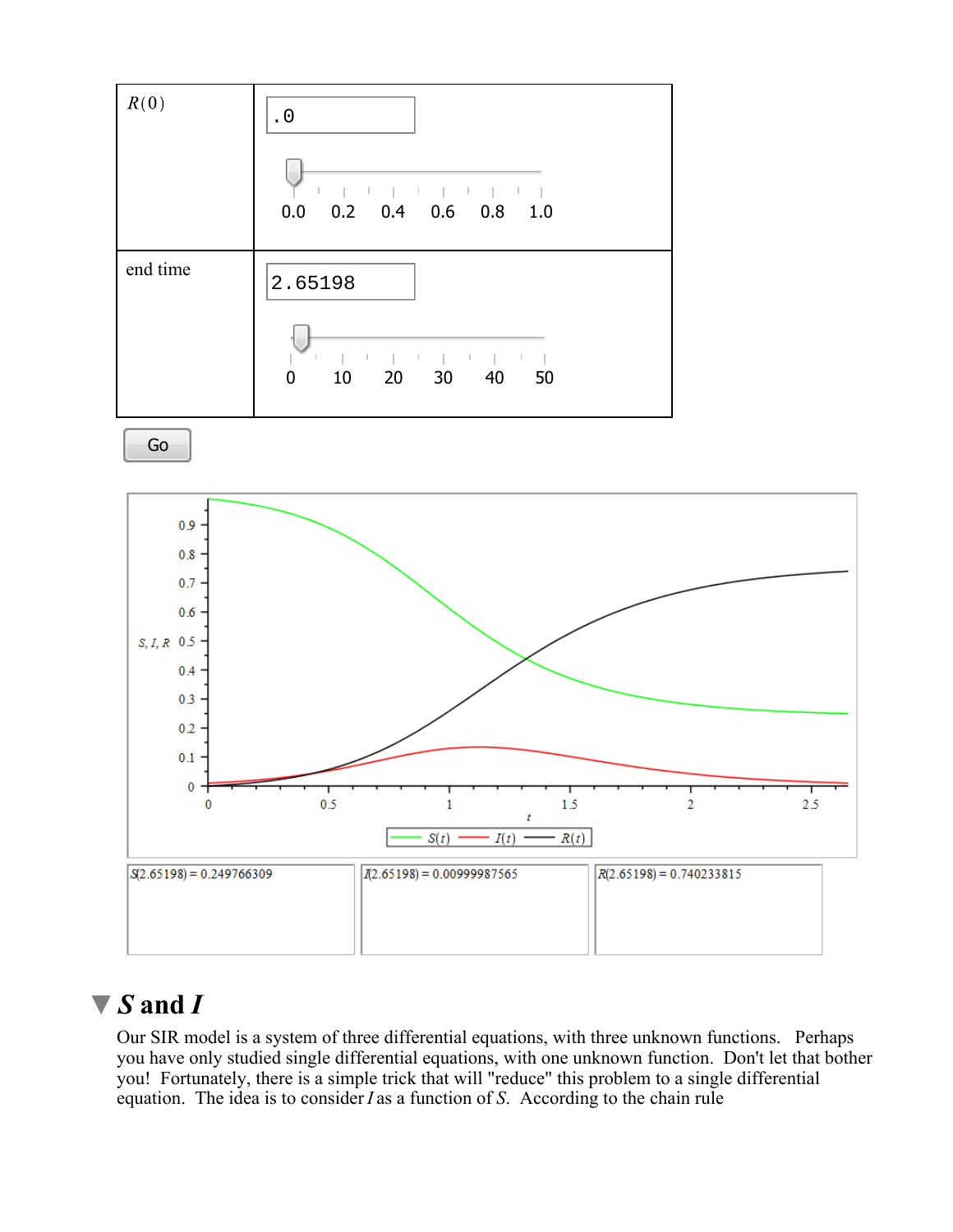$$
\frac{dI}{dS} = \frac{\frac{dI}{dt}}{\frac{dS}{dt}} = \frac{\beta IS - \gamma I}{-\beta IS} = \frac{\gamma}{\beta S} - 1
$$

Since the right side depends only on *S* and not on *I*, to solve this differential equation all we have to do is integrate:

 $I = \frac{\gamma}{\beta} \ln(S) - S + C$  where *C* is an arbitrary constant. The value of *C* can be found by plugging in the initial condition:

 $C = I(0) - \frac{\gamma}{\beta} \ln(S(0)) + S(0)$ . Here you can choose values for  $\beta$  and  $\gamma$  and plot *I* as a function of

*S* for various choices of *C*.



Go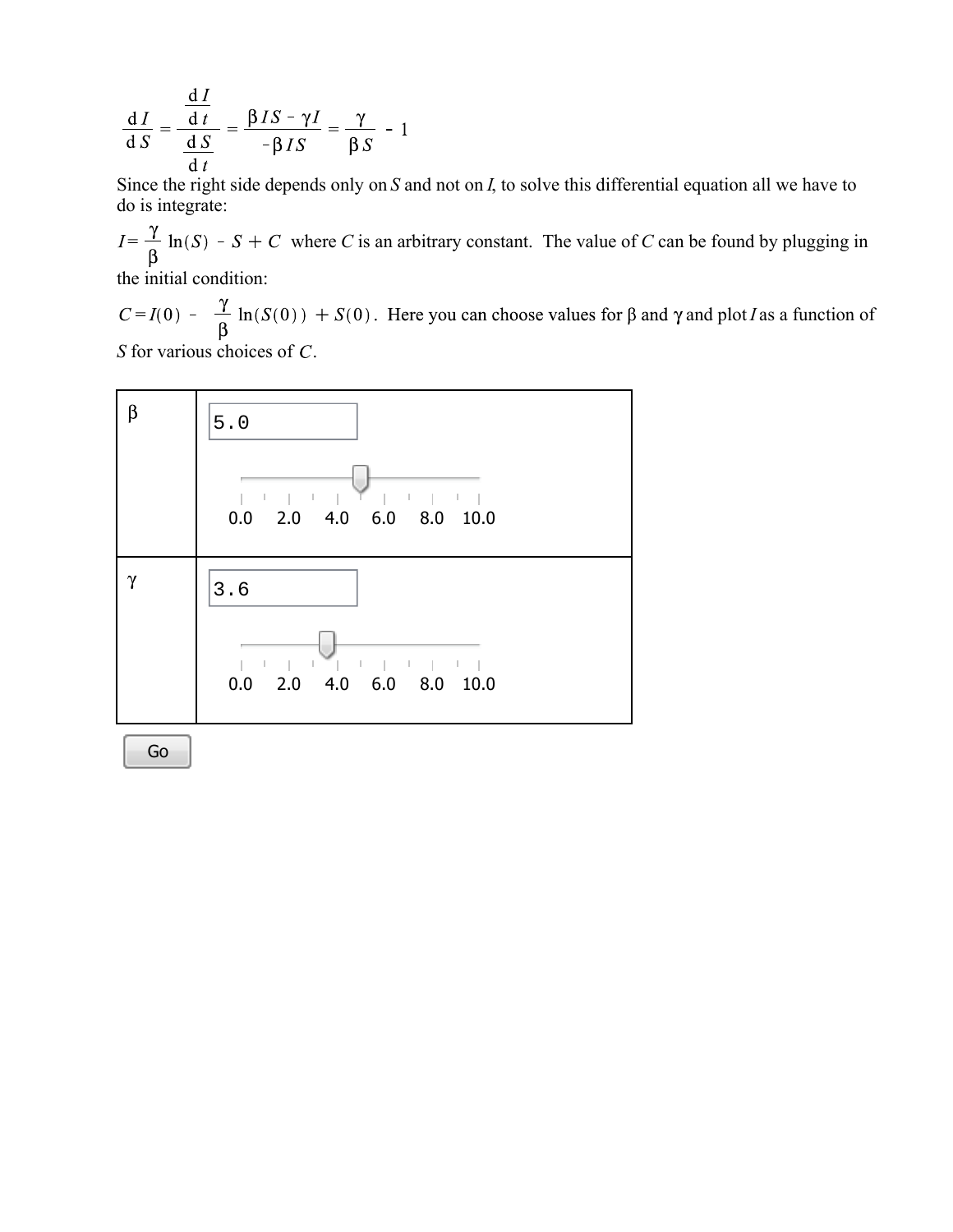

Notice that because the formulas differ only by the additive constant *C*, these curves are all vertical translates of each other. Mathematically the curves extend to negative values of *I* as well as positive, but of course that doesn't make sense for populations, so I cut them off at  $I=0$ . The line  $I=0$  really consists of equilibrium points: if  $I=0$  nothing will happen in our model. If you start out at a point on one of these curves with  $I > 0$ , as time goes on you travel along the curve to the left (because

 $\frac{dS}{dt}$  < 0), eventually approaching I=0 at some positive value of S. This must happen since on any

of these curves,  $I = \frac{\gamma}{\beta} \ln(S) - S + C \rightarrow -\infty$  as  $S \rightarrow 0$ .

So the answer to question (2) is that the epidemic will end as  $I \rightarrow 0$  with S approaching some positive value: yes, there must always be some susceptibles left over.

To see how many will be left over, we must find the value of  $S < S_0$  that satisfies the equation

 $\frac{\gamma}{\beta}$  ln(S) - S + C = 0. This equation can't be solved using elementary methods because of the

presence of both *S* and  $\ln(S)$ , but it can be solved using numerical methods or with a special function

called the Lambert W function: the solution is  $-\frac{\beta e^{-\frac{\pi}{\gamma}}}{\beta}$ . The Go button below

will find the result, given values of  $\beta$ ,  $\gamma$ ,  $I(0)$  and  $S(0)$ . It should agree fairly closely with the simulation (not exactly, because of roundoff error).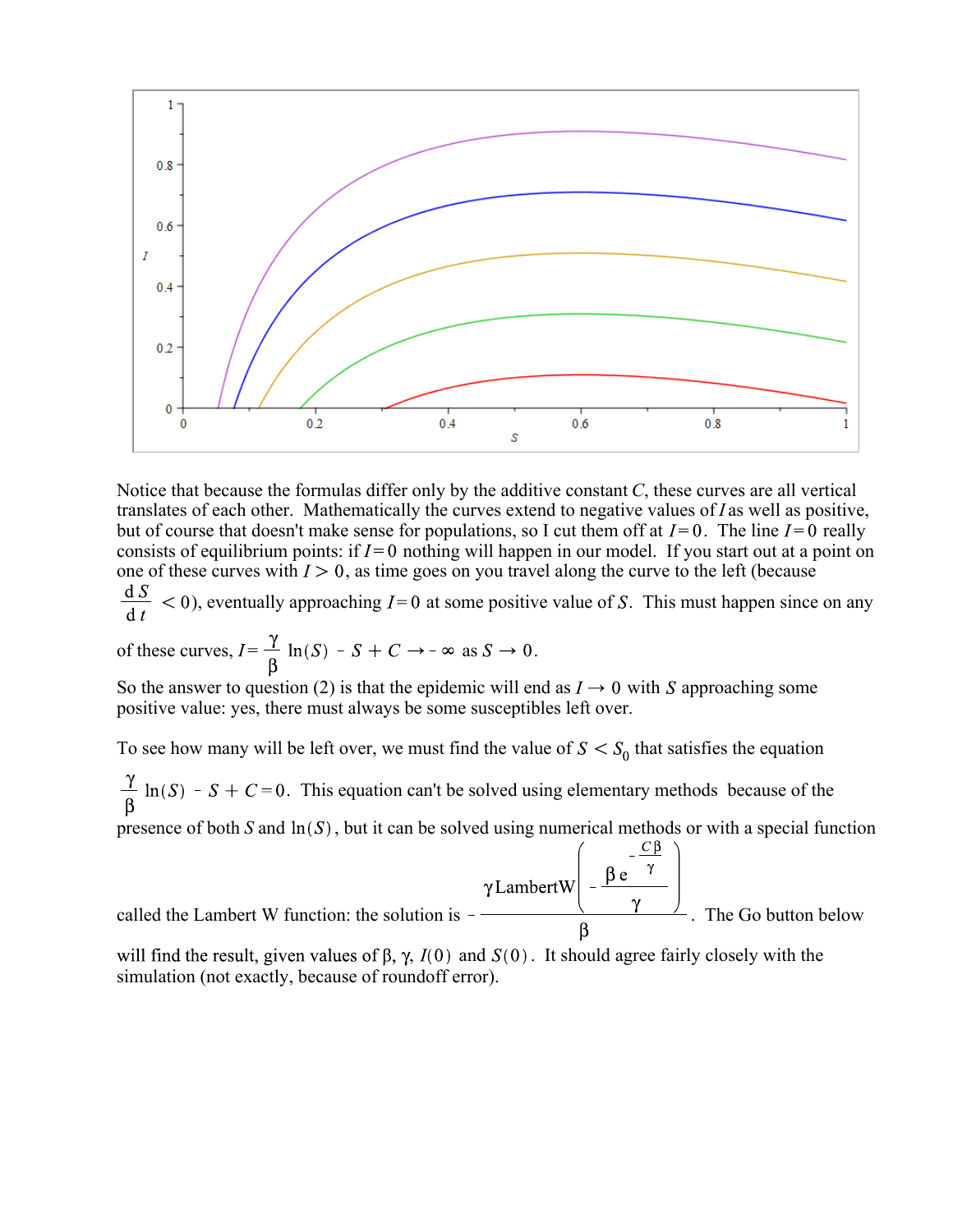

For the answer to (1), note that  $\frac{dI}{dt} < 0$  if  $\frac{dI}{dS} > 0$ , which happens if  $\beta S < \gamma$ . If that's true at the start, it remains true because *S* is decreasing. If *I* started out small, it just keeps getting smaller, and the disease fizzles out.

On the other hand, if  $\beta S > \gamma$ ,  $\frac{dI}{dt} > 0$  so the epidemic "takes off": the number of infectives

increases until *S* has decreased to the value  $\frac{\gamma}{\beta}$ . We can say that what determines whether the

epidemic "takes off" is which occurs faster: new infections (at the rate  $\beta I S$ ) or removal of infectives (at the rate  $\gamma I$ ). If you want to prevent epidemics, you need to ensure that  $\beta S \le \gamma$ . For example, you might try to reduce *S* by immunizing some of the population; you don't have to immunize everybody, just enough so  $\beta S < \gamma$ . Or you might try to reduce  $\beta$  by encouraging people to wash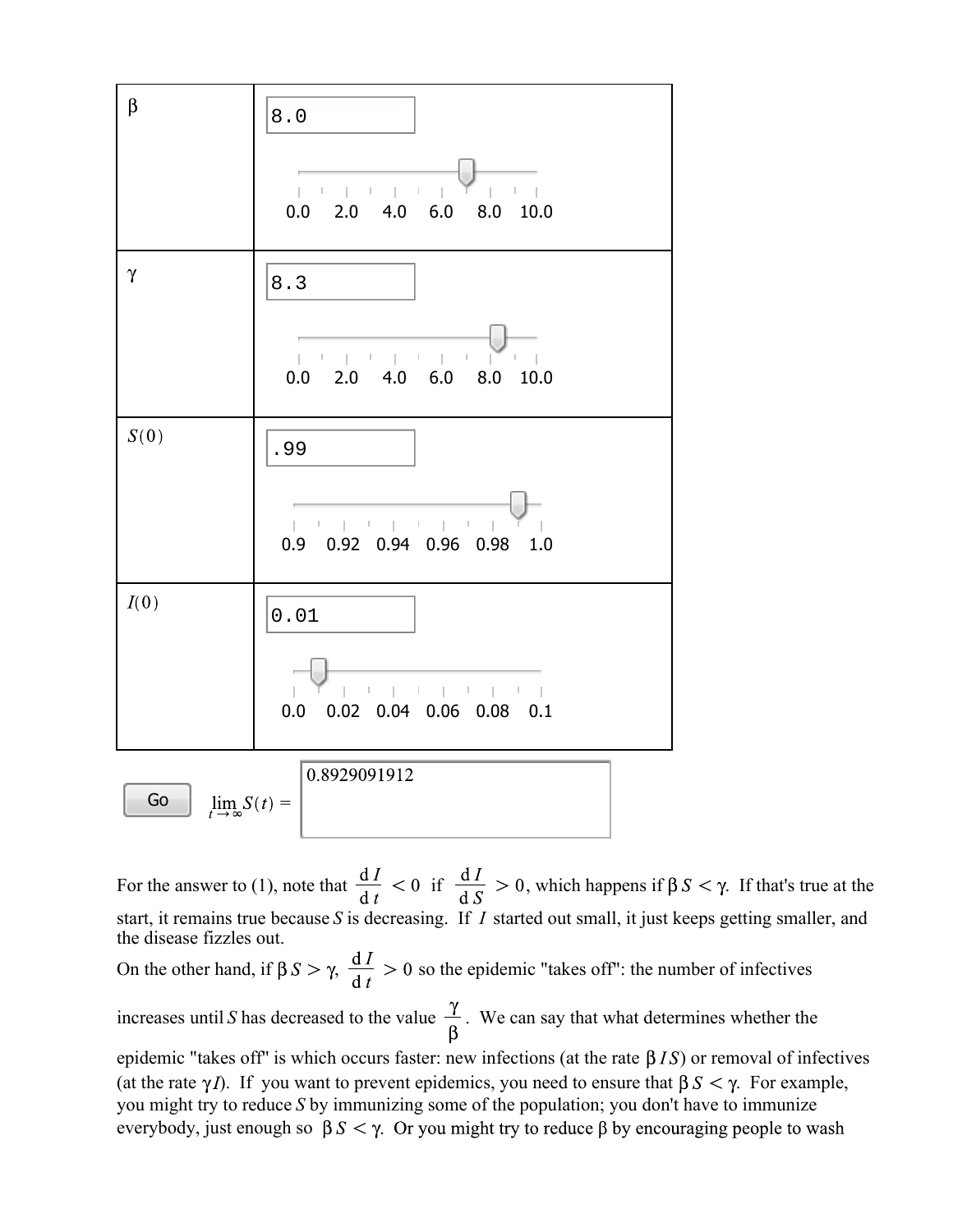their hands more.

# **How long?**

Now for question (3), we must go back to a differential equation involving time. Plugging in the formula for *I* as a function of *S* into the

differential equation for  $\frac{dS}{dt}$ , we get  $\frac{\mathrm{d} S}{\mathrm{d} t} = -\beta I S = -\beta \left( \frac{\gamma}{\beta} \ln(S) - S + C \right) S = -\gamma S \ln(S) + \beta S^2 - \beta C S$ 

To solve this differential equation using separation of variables, write

$$
\int_{S(0)}^{S(T)} \frac{dS}{-\gamma S \ln(S) + \beta S^2 - \beta CS} = \int_0^T dt = T
$$

Unfortunately we don't know an antiderivative for the left side: there probably isn't a formula for it. But numerical methods can be used.

Let's say we start with  $I(0) = I_0$  (some small positive number) and  $S(0) = S_0$  where

 $\beta S > \gamma$ . Thus  $C = I_0 - \frac{\gamma}{\beta} \ln(S_0) + S_0$ . The epidemic will "take off" and then eventually die out.

However, we never quite get to  $I=0$ , just approach it in the limit as  $t \to \infty$ . So what can I take as the "end" of the epidemic? Let's say it's over when I comes back to the value  $I_0$ . This will happen when  $S = S_1$ , where

$$
I_0 - C = \frac{\gamma}{\beta} \ln(S_1) - S_1 = \frac{\gamma}{\beta} \ln(S_0) - S_0
$$

We can solve this for  $S_1$ , again using the Lambert W function. Once we have that value, we use it as the upper endpoint in the integral to find the duration *T* of the epidemic. The Go button below will perform these calculations.

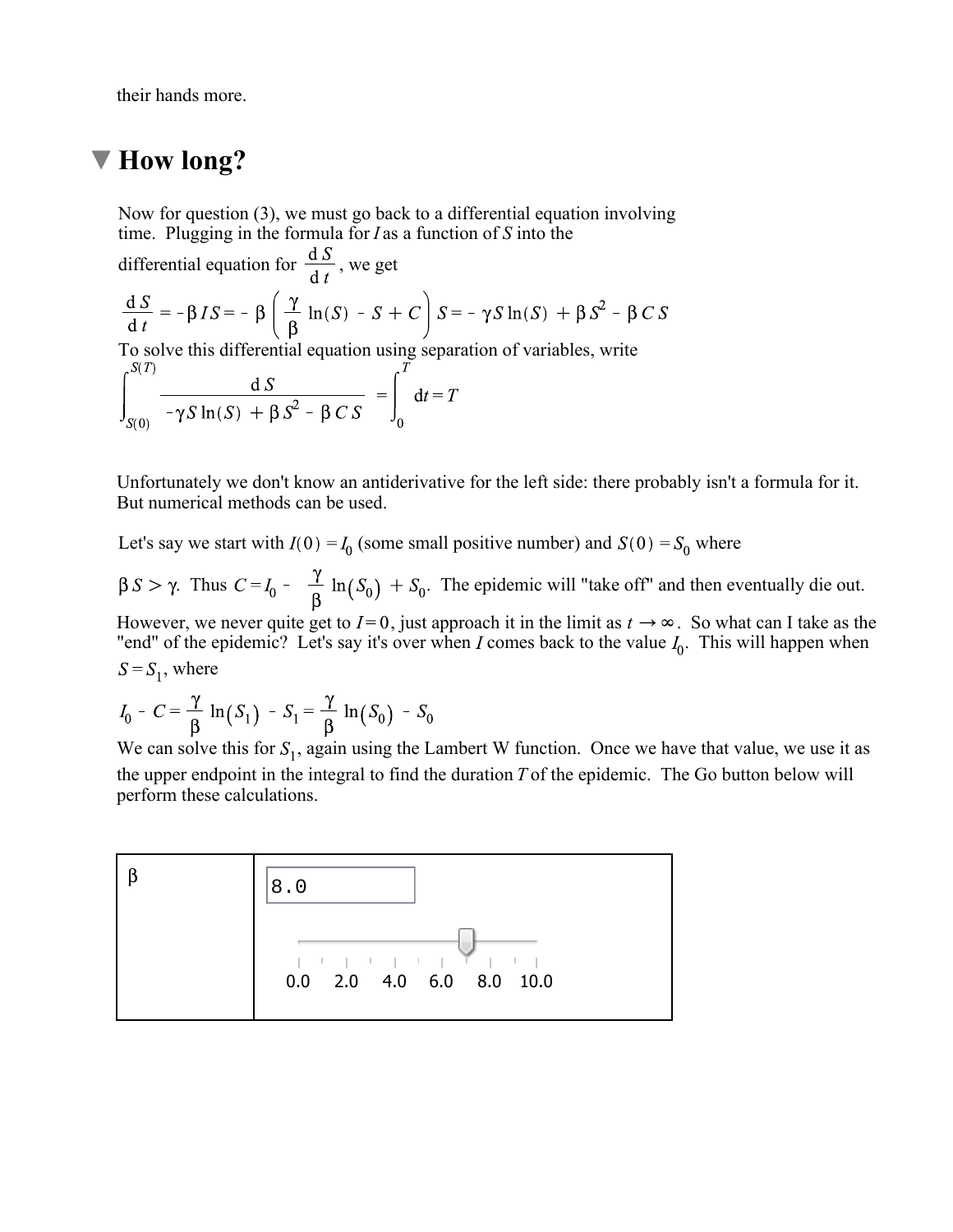

#### **The zombie apocalypse**

Many variations on this basic SIR model have been considered. One interesting case that was published in 2009 by Philip Munz, Ioan Hudea, Joe Imad and Robert J. Smith is a model of a zombie apocalypse. In its simplest form the system of differential equations is

$$
\frac{dS}{dt} = -\beta SZ
$$
  

$$
\frac{dZ}{dt} = (\beta - \alpha) SZ + \zeta R
$$
  

$$
\frac{dR}{dt} = \alpha SZ - \zeta R
$$

Here *S* are susceptibles (normal live humans), *Z* are zombies and *R* are dead (but not permanently so!) . Encounters between zombies and live humans can result in the human becoming a zombie (hence the terms  $-\beta S Z$  in  $\frac{dS}{dt}$  and  $\beta S Z$  in  $\frac{dZ}{dt}$ ) or the zombie becoming dead (hence the  $\alpha S Z$  and  $-\alpha S Z$ ). The dead sometimes spontaneously turn into zombies (hence the  $\zeta R$  and  $-\zeta R$  terms). The result is unfortunate: unless both *S* and *R* start out at 0, the whole population must turn into zombies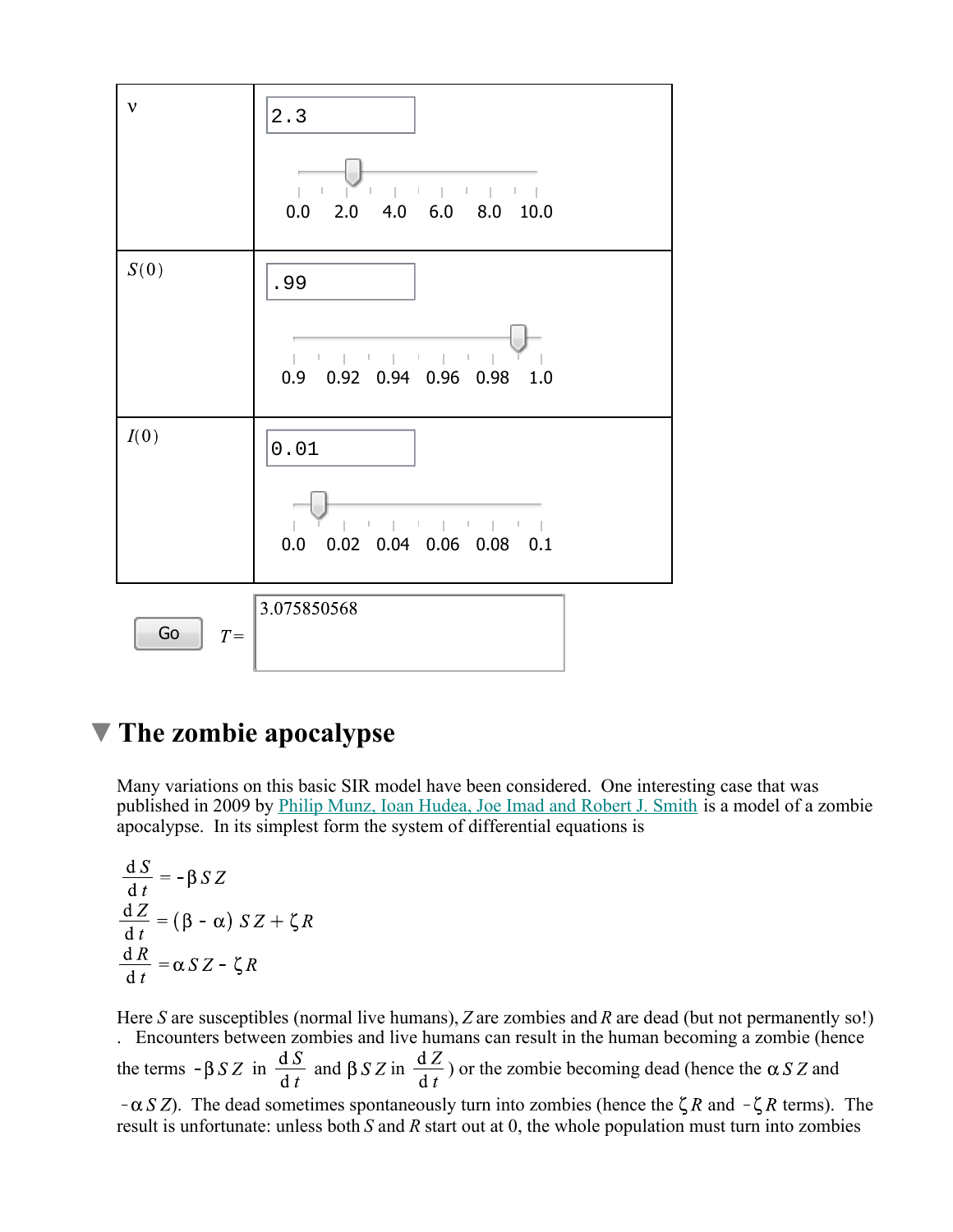in the limit as  $t \to \infty$ . Here is a numerical simulation of the system.